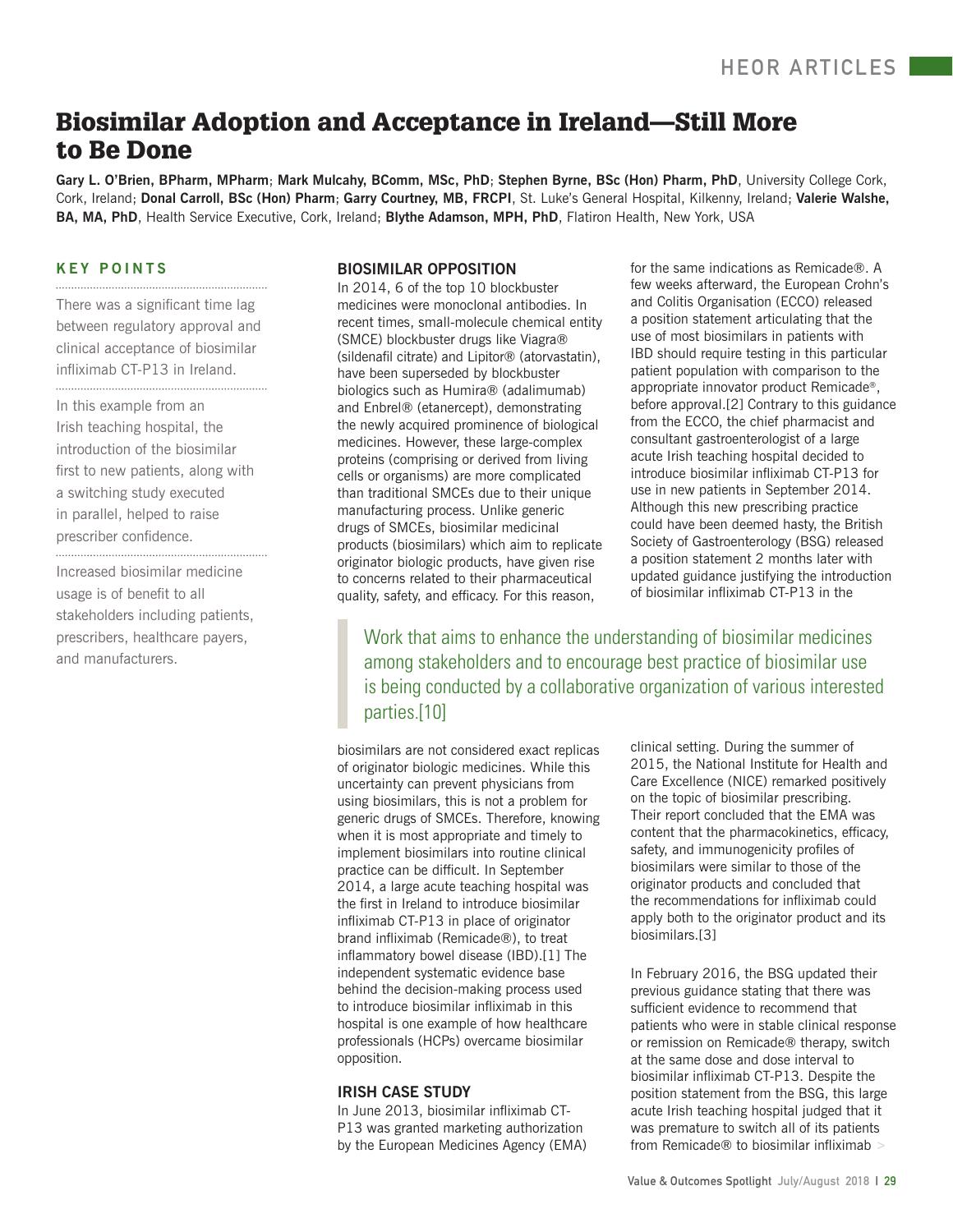# **HEOR ARTICLES**

CT-P13. Two months later, a review published in *Biologicals* journal concluded that while prudent switching practices should be employed, growing safety experience accumulated thus far with infliximab CT-P13 and other biosimilars was favorable and did not raise any specific concerns.[4]

In June 2016, *ScienceDaily* published a research article on its website, "Biosimilar switching not suitable for all patients,"[5] based on a study conducted in Spain.[6] At first, the consultant gastroenterologist and chief pharmacist of the hospital thought that this article would counteract previous evidence in favor of switching. However, when examined closely, the study results showed that when antidrug antibodies develop in response to Remicade®, these antibodies also crossreact with biosimilar infliximab CT-P13 as both biologics share structural properties. These findings suggested that antibodypositive patients being treated with Remicade® should not be switched to biosimilar infliximab CT-P13 since these antibodies would also interact with the biosimilar and potentially lead to a loss of response. Despite its misleading title, the results of the Spanish study actually emphasized the similarities between the originator and biosimilar brands of infliximab and reinforced the science behind the safety of switching. At this point, the chief pharmacist and consultant gastroenterologist decided to switch all patients from originator brand infliximab to biosimilar infliximab CT-P13, commencing in September 2016. In October 2016, explorative subgroup analyses of patients with IBD in the NOR-SWITCH study showed similarity between patients treated with originator infliximab and biosimilar infliximab CT-P13 with regard to efficacy, safety, and immunogenicity (The NOR-SWITCH study was one of the first largescale controlled studies where biosimilar infliximab CT-P13 was tested in patients with IBD).[7] In December 2016, the ECCO released an updated statement revising previous guidelines. One of its prominent recommendations was that switching patients with IBD from the originator brand to a biosimilar product was now deemed acceptable. In this rapidly moving field, the evidence continues to grow supporting the case that biosimilar infliximab CT-P13 is just as safe and effective as the originator biologic (see Figure 1).

Figure 1. Independent systematic evidence base behind the decision-making process to implement biosimilar infliximab CT-P13 in a large acute Irish teaching hospital for the treatment of IBD.



BSG=British Society of Gastroenterology; ECCO=European Crohn's and Colitis Organisation; EMA=European Medicines Agency;<br>IBD=inflammatory bowel disease; NICE=National Institute for Health and Care Excellence. Source: Refere

# **REGULATORY APPROVAL VERSUS CLINICAL ACCEPTANCE**

The decision to treat new patients with and switch existing patients to biosimilar infliximab CT-P13 in this large acute Irish teaching hospital was a multifactorial one underpinned by a robust and extensive evidence-based trial that ultimately convinced prescribing physicians. Biosimilar infliximab CT-P13 was first licensed in June 2013, but prescribers decided to switch patients approximately 3 years later (September 2016). It is therefore evident that there was a significant time lag between regulatory approval and clinical acceptance. In fact, Ireland has the second lowest record of biosimilar use because of Irish HCPs' slow acceptance of biosimilars.[8,9] This is possibly due to a lack of confidence,

unwillingness, or knowledge to prescribe biosimilars that is also seen in other European countries. Work that aims to enhance the understanding of biosimilar medicines among stakeholders and to encourage best practice of biosimilar use is being conducted by a collaborative organization of various interested parties.[10]

## **INTERCHANGEABILITY STATUS**

Flixabi®, biosimilar infliximab SB2, received market authorization approximately 3 years (April 2016) after biosimilar infliximab CT-P13. Given its late entry to the Irish market relative to biosimilar infliximab CT-P13, it has been unsuccessful in penetrating this market so far. The chief pharmacist and consultant gastroenterologist of this hospital note that